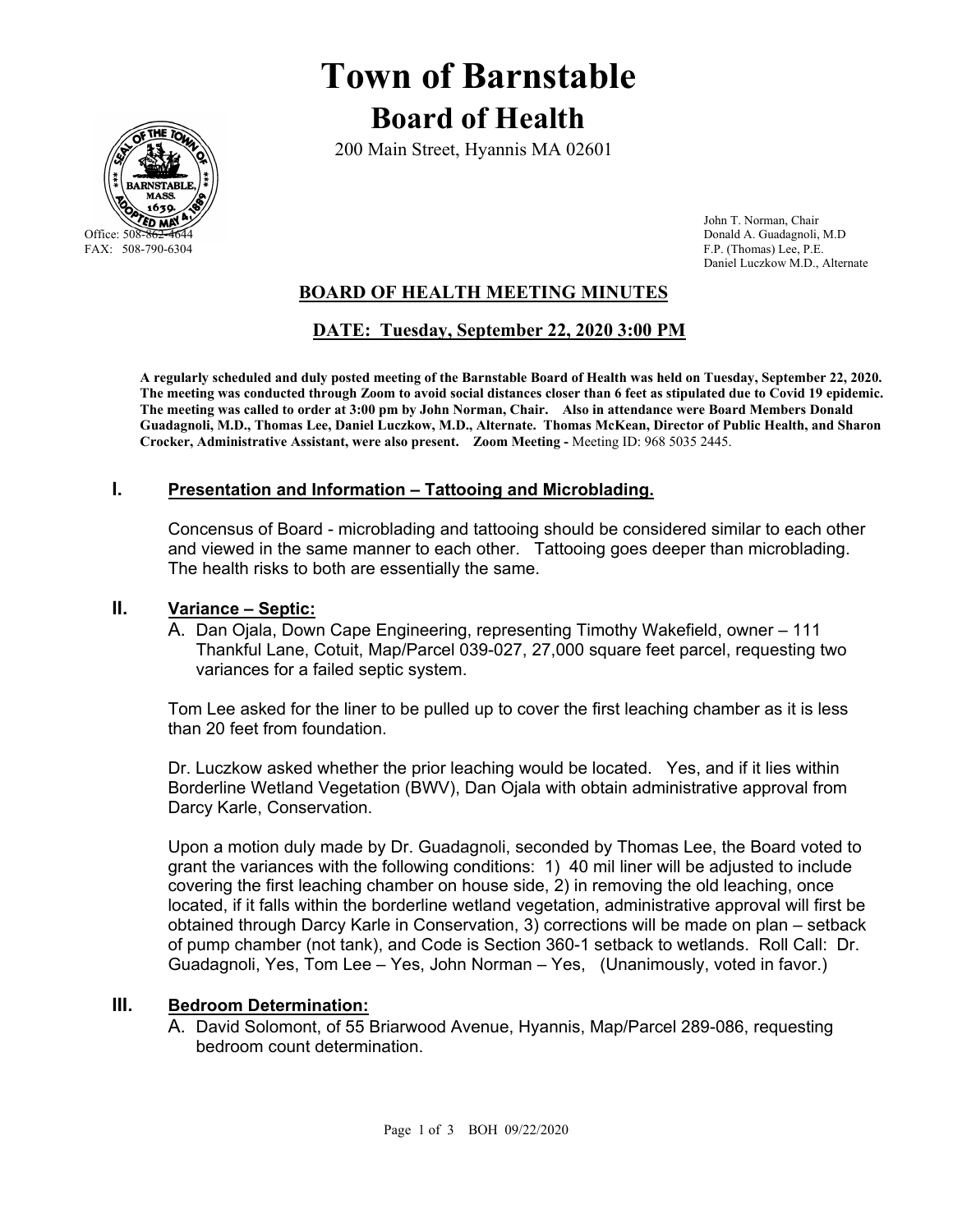It was discussed that four bedrooms are in the structure, documentation was less clear, and the property is in a sensitive zone. The system is a three-bedroom design; therefore, options may include removing a bedroom, or putting in a de-nitrification system.

John Norman said the Barnstable Clean Water Coalition is looking for homeowners who will volunteer to put in their new type of system and they offer to absorb some of the costs with certain conditions including testing. He suggested a discussion with our town engineer to explore the possibility of putting this private road on town sewer with his neighbors support. Mr. Solomont was interested in researching these options as he was not under time constraints for the determination.

Upon a motion duly made by Dr. Guadagnoli, seconded by Mr. Lee, the Board voted to continue this item for sixty days to the November 24, 2020 meeting. Roll Call: Dr. Guadagnoli – Yes, Mr. Lee – Yes, Mr. Norman – Yes. (Unanimously, voted in favor.)

#### **IV. Body Artist – Variances (Continued from August 25)**

Corina Brown, Hyannis- Microblading applying at Lash Boutique, variance from the requirement of Anatomy and Physiology for a body artist license.

Applicant has submitted required paperwork for variance, has had training, and is licensed in Plymouth MA.

Upon a motion duly made by Dr. Guadagnoli, seconded by Mr. Lee, the Board voted to grant the variance for microblading as a body artist to Corina Brown. Roll Call: Dr. Guadagnoli-Yes, Mr. Lee – Yes, Mr. Norman – Yes.

Ms. Crocker inquired whether the applicant would need to come back to the Board after a period of supervision. It is not a requirement in the regulations. (It is not required in decision.)

#### **V. Body Artist / Body Art Establishment (New):**

Donald Lariviere, Body Artist applying to renew license with Town of Barnstable and have an establishment at: 76-B Falmouth Road, Hyannis.

Donald Lariviere had a body artist license with restriction of no body piercing from Barnstable in 2015-2017. He had been granted a variance from the Anatomy and Physiology requirement upon taking the Quincy Skin Course. He has had a body artist license in Bourne from 2017 to current and is applying to open his own establishment with his five years of experience. Mr. Lariviere is planning to be the only artist.

Upon a motion duly made by Dr. Guadagnoli, seconded by Mr. Lee, the Board voted to grant an establishment license and as he is not overseeing another body artist. Roll Call: Mr. Lee-Yes, Dr. Guadagnoli- Yes, Mr. Norman – Yes. (Unanimously, voted in favor.)

(He will also renew his license as a body artist, with no body piercing.)

#### **VI. Hearing – Show Cause: Outdoor Storage (Continued from August 25)**

Ursula Borror, owner – 171 Able Way, Marstons Mills, Map/Parcel 046-113, repeated violation truck-loads worth of belongings strewn all over property outdoors.

Page 2 of 3 BOH 09/22/2020 Health Inspector Timothy O'Connell updated the Board of the current status. There has only been a slight amount of progress made, stating not remotely in compliance with Chapter 54.